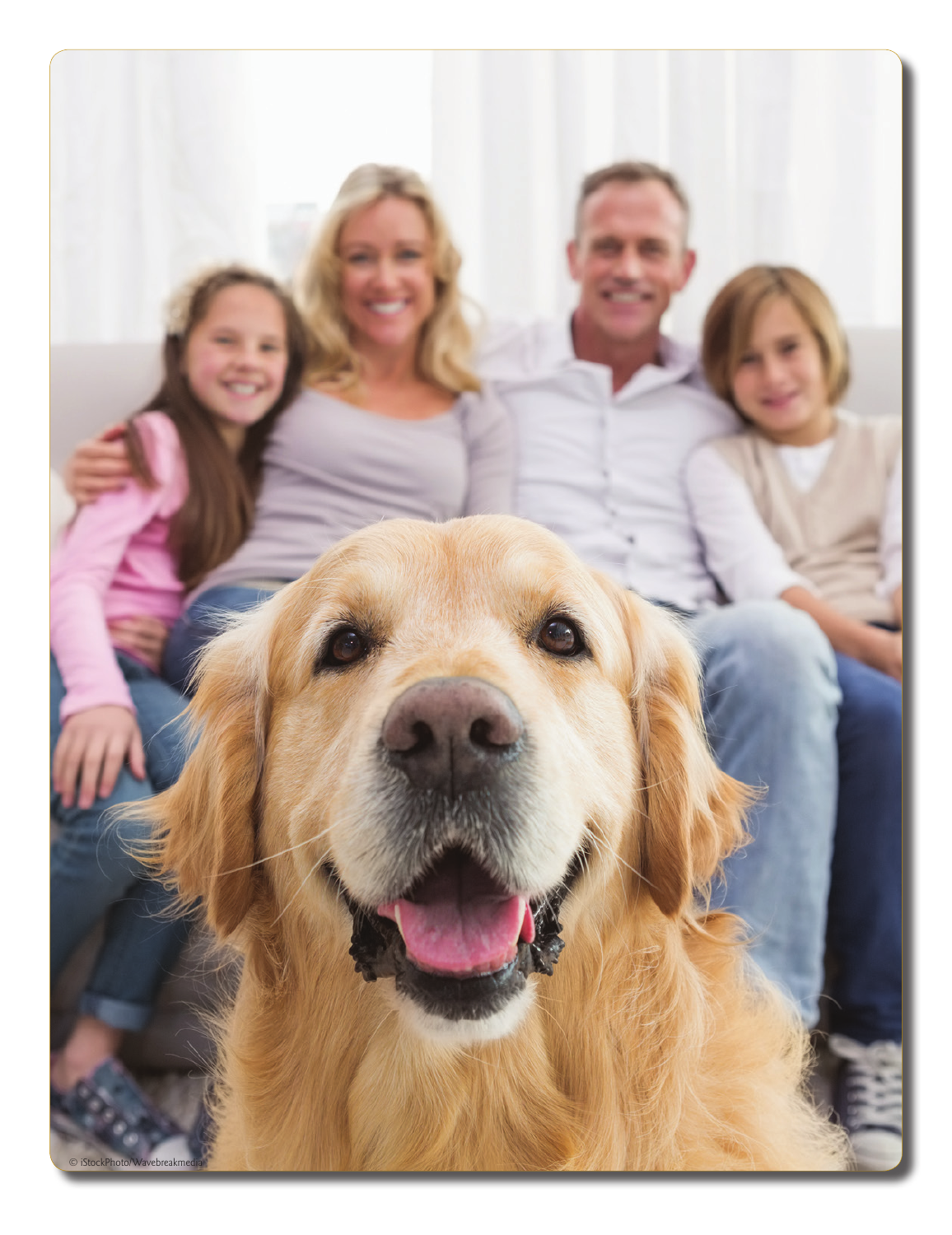# **Animal Reiki Heals the Whole Family**

# by Kathleen Lester

MANY PRACTITIONERS FIND THEIR WAY to An-<br>imal Reiki because they prefer to work with ani-<br>mals. What many do not realize is that working<br>with animals often leads to also working with their human imal Reiki because they prefer to work with animals. What many do not realize is that working with animals often leads to also working with their human companions. Animals reflect their humans, take on ailments that their humans are suffering from or reflect their humans' behaviors. So, the presenting issue for an animal session is often the same issue we see in their humans too. When we share Reiki with the animals, we are often also sharing Reiki with the humans and the whole family benefits.

### **Animals as Mirrors**

The mutual relationship between humans and the animals seems to have originated about 14,000 years ago.<sup>1</sup> Through this partnership, they offer humans companionship and healing, a significant, yet often unnoticed contribution to our families. While pets appear to be "hanging out" all day and relaxing, they are actually checking in constantly with their humans—they know how we are doing, our mood, if we are sick and so much more. They process this information and may respond by reflecting the behavior back, taking on the behavior, healing us or taking on our illnesses.

Most veterinarians will tell you that they see animals have the same stresses and issues that they see in their human companions. They commonly see anxiousness in animals that is reflective of their humans. A recent study in Austria confirmed this knowledge known by veterinarians for decades. According to Dr. Iris Schöberl's research through the University of Vienna, dogs and their humans are social dyads, and they influence each other's coping mechanisms.2 Dogs can either reflect or take on their humans' behaviors.

In addition to reflecting or taking on their humans' illnesses, they also share illnesses. "Pet owners share their homes, their exercise habits and sometimes even their food with their four-legged companions. And increasingly, they are sharing the same diseases; dogs and cats suffer from obesity, diabetes, heart disease, cancer and asthma, just like humans."3 Some of this is environmental, where both are subject to the same pollutants, such as chemicals or pesticides. But, as a result, both may develop similar diseases.

Our animal companions also work to heal us when we are not in balance, are ill or injured. Just like Reiki practitioners, animals access the universal life force energy and share that with their human companions. Most animals are Reiki practitioners, always one with all life, never faltering in their connection to the universe. So, often when the animal companions get sick, it's because they could no longer heal themselves and they need aid.

Animals also take on our diseases for us, so that we may continue in our work here on Earth. It is common for a human to have cancer or some other disease and not long after the human becomes cured of the illness, the animal suddenly has the same disease, as though they took it from their human. Many companion animals' lifespans are short, and they will come back for use again in our lifetime, so it's easy for them to give their humans such a gift.

### **Reiki's Infinite Wisdom**

As an Animal Reiki practitioner and teacher, I have many clients who seek out Reiki for their animals for all types of ailments; and in most cases, the animal is reflecting one or more family members in some way. Animal Reiki often starts with a session with an animal companion but has far more reaching effects. Reiki is healing energy that goes where it is needed most, not directed by the practitioner, while the practitioner sets their intention to share healing with the animal companion. Because Animal Reiki is often conducted in the home or on a farm where other family members and animal companions are present, the practitioner's presence allows Reiki to be shared by all—including other animals, human companions, and any being present for the session.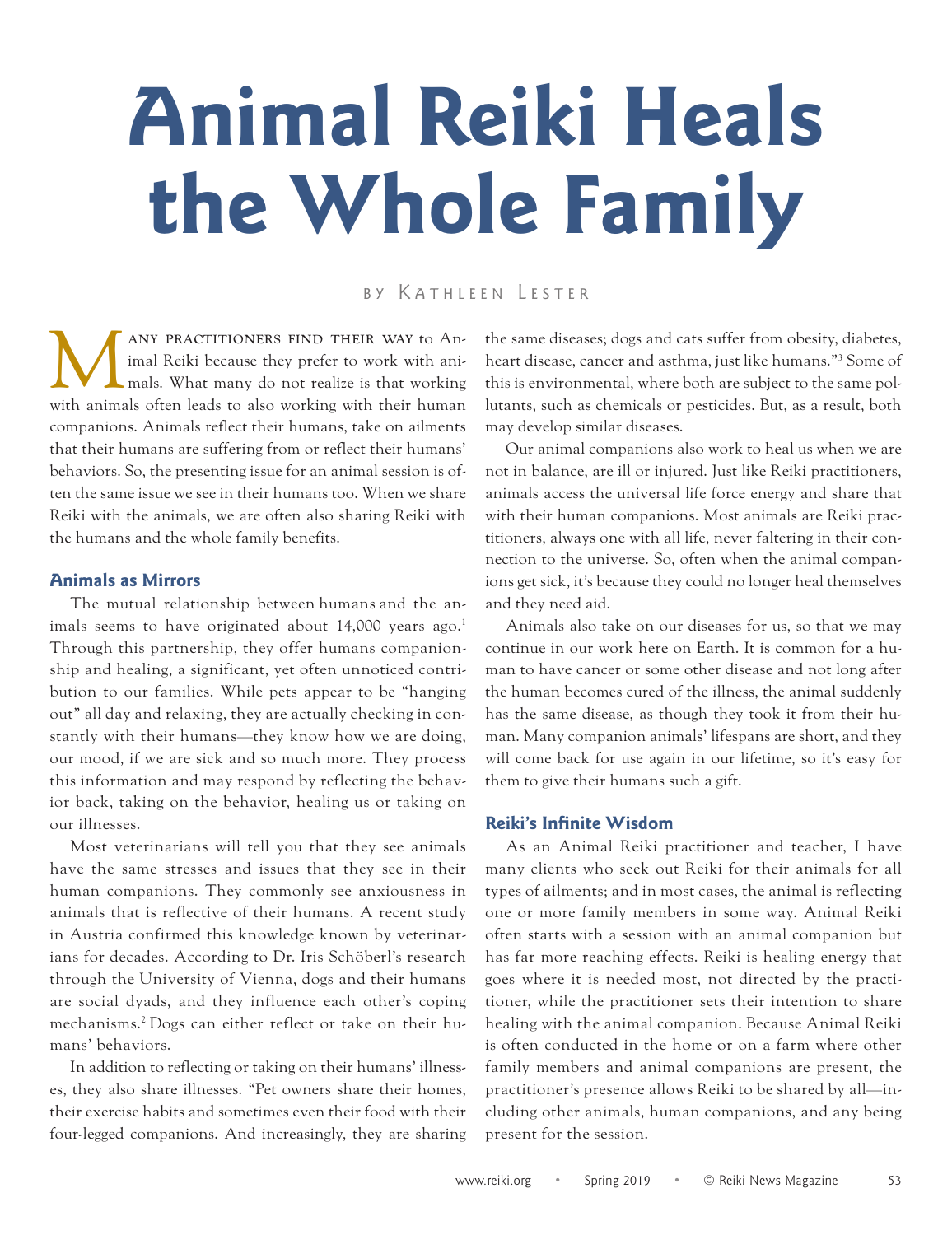### Animal Reiki Heals the Whole Family

During a Reiki session, human companions often report feeling calm and relaxed or may report that a shoulder or a knee that was sore before the session no longer is after the session. As a result, and after seeing the benefits of Reiki for their animals, human companions often ask to schedule a session for themselves.

The joy of the work of an Animal Reiki practitioner is that as animals so often reflect or take on the illnesses of their human companions, we have the opportunity to treat both and work toward a holistic resolution for the issue. Conversely, if the presenting problem is anxiety that the animal is mirroring from the human companion, if I only work with the animal, the issue may keep presenting itself until the anxiety in the human resolves. However, if the animal and human come to the session together and the human is open to Reiki, Reiki will go where it needs to go, and both have the opportunity for healing. Even more, if the human companion schedules separate sessions, the healing for both can be much more efficient.

For animals with chronic issues, I recommend that the human companion take Reiki classes, at least Level I and possibly Level II, depending on their commitment to the practice of Reiki. It is more beneficial and cost-effective for clients to learn Reiki, if they are interested, to share regular sessions with their animal companions. Learning Reiki also eases a process by which they begin their self-healing and the more self-healing the humans do, the better they can aid their animals. This step is another way the humans begin their own healing journey with Reiki.

### **A Case Study**

Cindy sought my services for her cat Sophie for arthritis, digestive issues, constipation, loss of appetite and overall anxiety. Sophie also paces at times and goes into hiding at other times, depending on her level of stress. Sophie had been to the veterinarian many times and treated for all issues, which included dietary changes and continuing pain medication for arthritis. The doctor acknowledged that the digestive and kidney issues are likely due to anxiety.

During our first in-person session, Sophie and both her parents were present. We shared Reiki, and all experienced a deep sense of calm. Over time, we shifted to distant sessions, and Sophie's anxiety and symptoms always subsided for several days after a session. However, with the distant sessions, the whole family was no longer present, and the core of the issue was Cindy's anxiety.

At my urging, Cindy took Animal Reiki Levels I/II, began her own self-healing and has taken over giving Reiki to Sophie. Sophie has been able to reduce the number of pain and



Sophie's family is doing well, and Sophie has reduced her pain and digestive medications.

digestive medications she takes, and both Cindy and Sophie are doing so much better. There are situational stresses that still arise due to some family circumstances and I still work with Sophie during those times. However, Cindy is aware when those situations occur and can ask for help. Overall, both cat and human are doing very well and experience significantly less anxiety and improved overall health.

Whether it is Reiki in the home with human and animal companions or teaching Reiki to the human companion, humans and animals receive healing energy. The beauty of Reiki is that it goes where it is needed; the practitioner is not in control of what gets healed. So, when practicing Animal Reiki, we are blessed to have both the animal and human companion in our sessions. Although we intend to heal the animal companion, Reiki's wisdom also knows to heal the human companions too. As teachers, we are also blessed to be able to share the system of Reiki with our clients, so that they can bring healing to themselves and their entire family. Animals